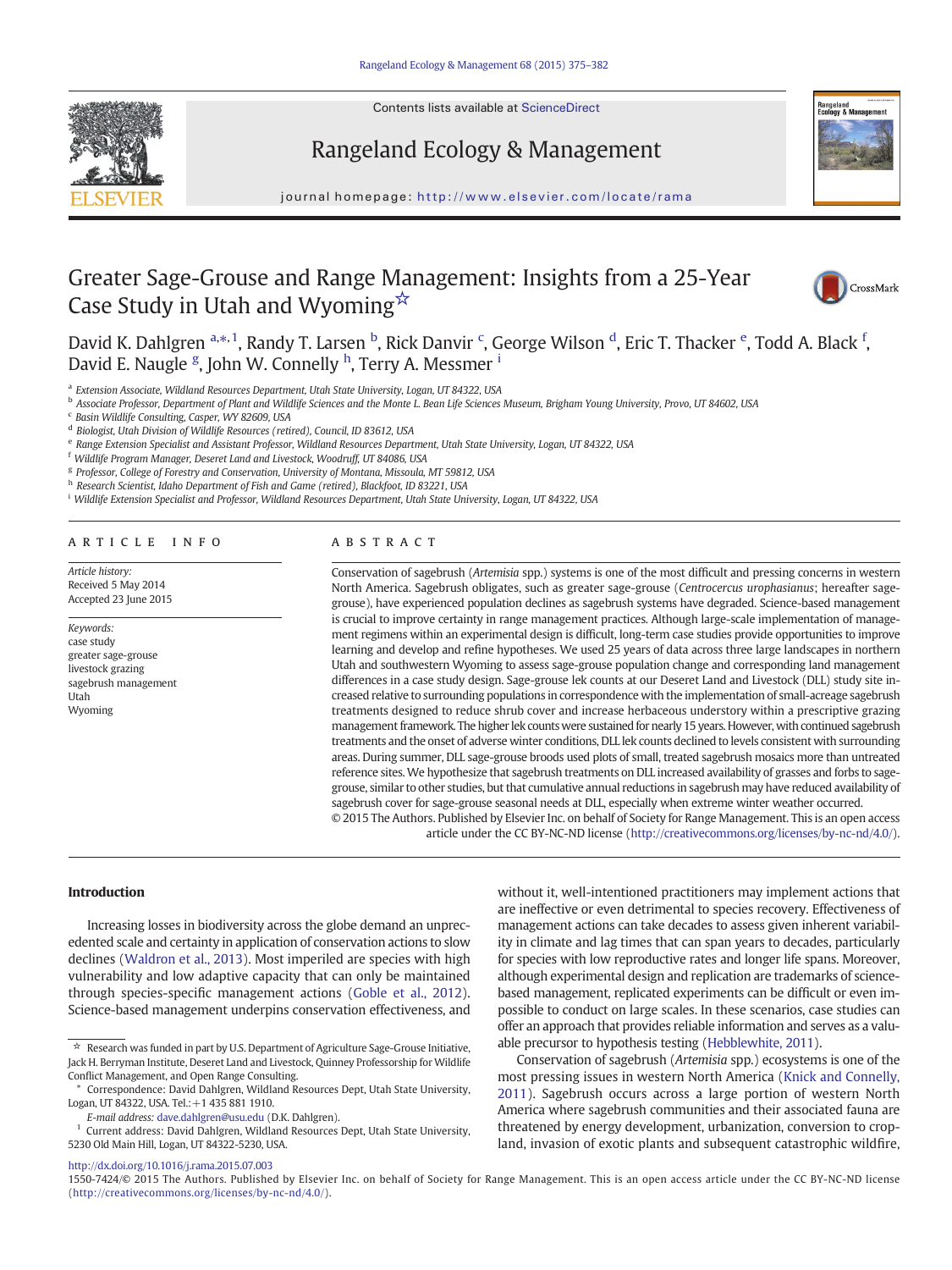conifer encroachment, and sagebrush eradication ([Naugle, 2011; Knick](#page-7-0) [et al., 2013; Murphy et al., 2013\)](#page-7-0). Loss and degradation of sagebrush communities have led to conservation challenges for a variety of species ([Baker et al., 1976; Miller and Eddleman, 2000; Bradley, 2010](#page-6-0)). At greatest risk are obligate species found only in this ecotype ([Oyler-McCance et al.,](#page-7-0) 2001; Ingelfi[nger and Anderson, 2004; Holloran, 2005](#page-7-0)).

Greater sage-grouse (Centrocercus urophasianus; hereafter sagegrouse) are sagebrush obligates that use this ecosystem throughout all phases of their life cycle. As with other sagebrush obligates, sagegrouse populations have declined in response to habitat loss and degradation ([Garton et al., 2011](#page-6-0)). New outcome-based science is quantifying the efficacy of proactive conservation measures to stem population losses (e.g., conifer removal [[Baruch-Mordo et al., 2013](#page-6-0)] and conservation easements [\[Copeland et al., 2013](#page-6-0)]), but examples of increasing populations as a direct result of management intervention are rare, leaving practitioners unsure of management actions that could be implemented proactively to further conservation of sage-grouse.

The detrimental impacts of sagebrush canopy removal or reduction on sagebrush obligate species across large areas are widely known ([Beck et al., 2012](#page-6-0)). The efficacy of small-scale (e.g.,  $<$  200-ha mosaics) shrub removal in sage-grouse management, however, remains fiercely debated. On one hand, removal or thinning of sagebrush in small areas in mosaic patterns within sagebrush landscapes may promote growth of grasses and forbs, which could improve brood-rearing habitat and sage-grouse recruitment (e.g., [Dahlgren et al., 2006\)](#page-6-0). Conversely, removal of shrubs may reduce availability of sagebrush during winter, reduce nesting habitat, facilitate invasion of exotic plants, and further fragment existing sagebrush systems. Because sage-grouse are currently being considered for federal Endangered Species Act listing [\(Stiver, 2011](#page-7-0)), a better understanding of the response of sage-grouse to small-scale sagebrush canopy reduction with applications of mechanical, chemical, or prescribed fire is needed. Long-term case studies have been suggested as alternative options to assess the efficacy of these practices and provide important learning opportunities for practitioners [\(Krausman](#page-7-0) [et al., 2009\)](#page-7-0). To date, however, no such long-term studies exist.

In northern Utah, the 76 700-ha private Deseret Land and Livestock (DLL) ranch reported a dramatic increase in average males counted per lek between the late 1980s and early 2000s [\(Danvir, 2002\)](#page-6-0). However, in 2010, lek counts on DLL declined to levels approximating surrounding populations. DLL employed range management practices during this period that were distinctly different from the surrounding areas in northern Utah and western Wyoming. These practices included a prescriptive grazing strategy where cattle were managed in three or four large herds and rotated through pastures for short periods of time [\(Danvir et al.,](#page-6-0) [2005\)](#page-6-0). Combined with prescriptive grazing, sagebrush treatments were conducted at small (generally  $<$  200-ha) scales in mid- and highelevation sagebrush communities. The surrounding areas largely consisted of U.S.D.I. Bureau of Land Management (BLM) allotments with limited inclusions of nonfederal land. These areas were managed using different grazing regimens and few sagebrush management projects. The DLL ranch provided habitat for a sage-grouse population adjacent to populations in north Rich County (RICH) and southwestern Wyoming (WWY). All three populations have been monitored using spring lek counts of male sage-grouse as an index of abundance for multiple decades.

The purpose of this case study was to document changes in sagegrouse populations over the past 25 years and begin to assess response of sage-grouse to differences in long-term, landscape-level (e.g., across multiple allotments or an entire 75 000 ha ranch) management actions. We first compared counts of breeding males (i.e., number of males per lek) between our three study areas. Next, we considered available data on brood counts and sage-grouse use of treatment areas on DLL. Although our approach lacks a true experimental design, it is a long-term retrospective case study that considers the preponderance of evidence accumulated over a 25-year period. Our intention was to use these data to provide information that begins to fill knowledge gaps and develop hypotheses that could be tested in replicated experimental designs in the future.

#### Study Areas

We identified three study areas for retrospective analysis that included 1) DLL located in Morgan, Rich, and Weber Counties, Utah; 2) RICH located in Rich County, Utah; and 3) WWY located in Uinta and Lincoln Counties, Wyoming [\(Fig. 1\)](#page-2-0). Sage-grouse habitats in each study area shared similar soils, elevations, vegetation types, and weather patterns. The study areas contained two Major Land Resource Regions (MLRAs) [\(USDA Agriculture Handbook 296, 2006](#page-7-0)). Sage-grouse occurred on the study areas throughout MLRA 34A (Cool Central Desertic Basins and Plateaus) and in the lower elevations of MLRA 47 (Wasatch and Uinta Mountains). Occupied habitat throughout the study areas ranged in elevation from 1 950 to 2 600 m on substrate composed of shale- and sandstone-derived Aridisols and Entisols.

Sage-grouse habitat in our study areas included at least three community types based on elevation: 1) low elevations  $\left($  < 2000 m) were dominated by Wyoming big sagebrush (A. tridentata wyomingensis) or low sagebrush (A. arbuscula) and Douglas rabbitbrush (Chrysothamnus viscidiflorus); 2) midelevation (between 2000 m and 2100 m) habitats were dominated by basin big sagebrush (A. t. tridentata) with inclusions of low sagebrush, often intermixed with rabbitbrush; and 3) high elevation  $(>2100 \text{ m})$  sagebrush communities were dominated by mountain big sagebrush (A. t. vaseyana), with intermixed bitterbrush (Purshia tridentata), serviceberry (Amalanchier alnifolia) or snowberry (Symphoricarpos albus), and inclusions of aspen (Populus tremuloides) and Douglas fir (Pseudotsuga meniziesii) at the highest elevations. Mean annual precipitation was 25 cm at lower elevations and 55 cm at higher elevations. Irrigated, native riparian, and meadow habitats (<5% of study area) occurred along the Bear and Green River drainages.

Anthropogenic influences in each study area included livestock grazing by domestic cattle as the primary land use. During our study period we estimated active well density at 4.54 wells per 100 km<sup>2</sup>, 1.96 wells per 100 km<sup>2</sup>, and 2.86 wells per 100 km<sup>2</sup> for DLL, RICH, and WWY, respectively in 6.4-km buffers (see [Walker et al., 2007\)](#page-7-0) around known leks. Well spudding rates during the study period were 2.22 per 100 km<sup>2</sup>, 0.44 per 100 km<sup>2</sup>, and 0.76 per 100 km<sup>2</sup>, for DLL, RICH, and WWY, respectively (Utah data from [http://stage.mapserv.utah.gov/](http://stage.mapserv.utah.gov/oilgasmining) [oilgasmining](http://stage.mapserv.utah.gov/oilgasmining); Wyoming data from [http://wogcc.state.wy.us\)](http://wogcc.state.wy.us). Well pad densities in all three areas were extremely low compared with density thresholds (e.g., 150 wells per 100  $\text{km}^2$ ) showing negative impacts to sage-grouse populations in other areas ([Harju et al., 2010\)](#page-6-0). Therefore we did not consider differences in oil and gas well densities between study areas as likely to influence sage-grouse populations.

The three study areas differed in land ownership, grazing management strategies, and frequency of sagebrush removal. The RICH study area was 158 100 ha in size, including ~ 53% publicly owned and 47% privately owned lands. The WWY study area was 407 000 ha in size, including ~64% publicly and 36% privately owned lands. The RICH and WWY study areas were primarily federally owned lands, principally controlled by the U.S. Department of Interior, Bureau of Land Management (BLM); U.S. Department of Agriculture; and U.S. Forest Service (USFS). Most of the private rangelands "checker-boarded" within the RICH and WWY areas were managed as part of BLM allotments. Allotments in the northern and southern portion of the WWY area were generally single pastures grazed May–September. The central portion of the area consisted of the Uinta-Cumberland allotment, which used a fourpasture deferred-rotation grazing plan in which pastures were grazed for 1–2 months per pasture May–October. Allotments in RICH included single pastures grazed May–September. Few pastures in RICH or WWY received growing-season rest, and cattle were generally stocked at a rate of 2.5–5 AUM  $\cdot$  ha<sup>-1</sup>. Conversely, DLL consisted of 76 700 ha, 93% of which was privately owned with the remaining 7% BLM inholdings. DLL practiced a prescriptive grazing strategy that emphasized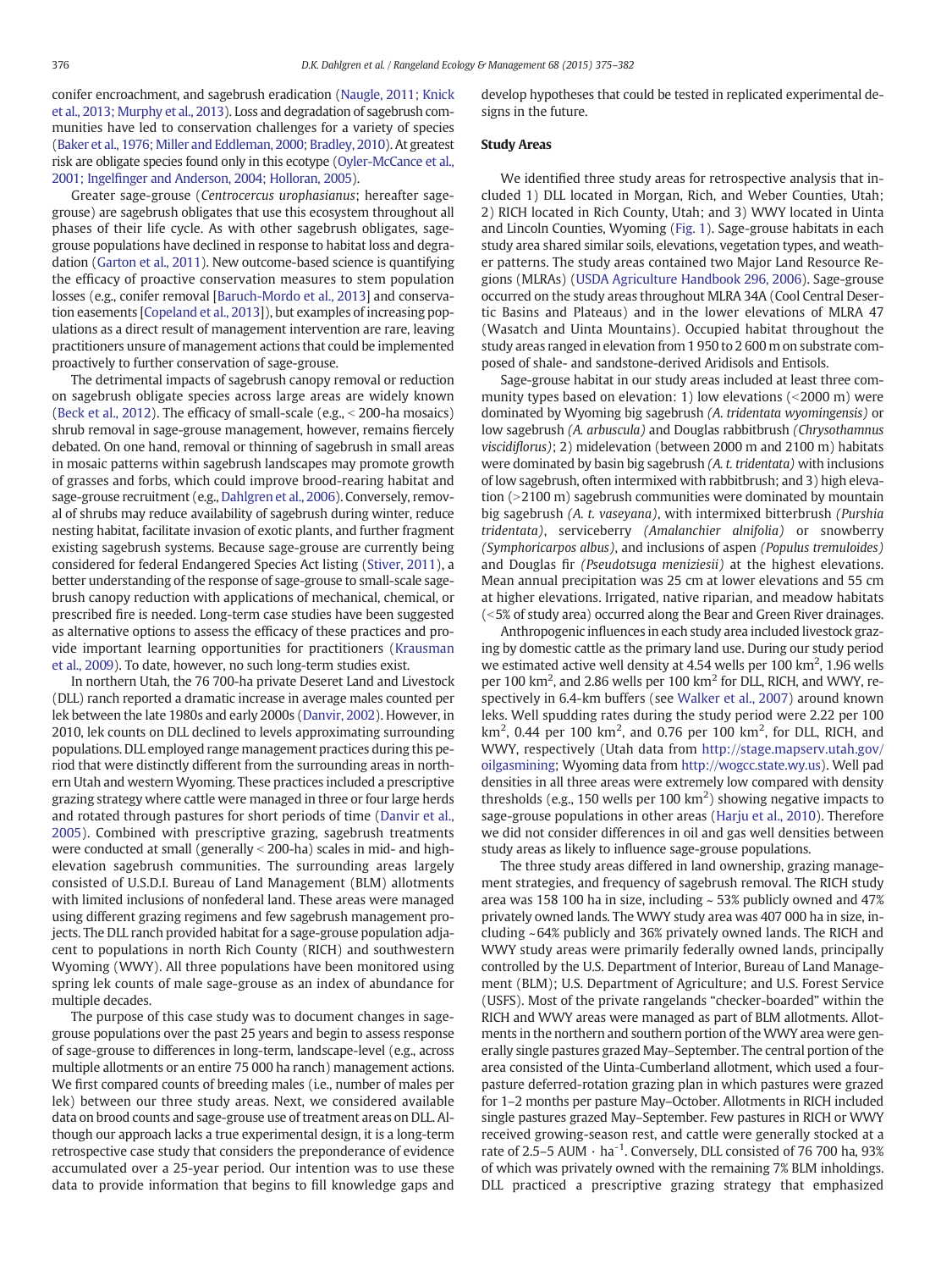<span id="page-2-0"></span>

Fig. 1. Location of greater sage-grouse *(Centrocercus urophasianus*) leks across our three study areas used to assess population response of sage-grouse to differences in range management, 1989–2013. Study areas were Deseret Land and Livestock (DLL; dark squares), north Rich (RICH; filled circles), and western Wyoming (WWY; open triangles).

growing-season rest. Contrasted with the RICH and WWY areas, cattle occurred in a few large herds and pastures experienced higher stock densities, shorter grazing periods (1–2 weeks per pasture during May–September), and longer periods of rest and recovery (generally ≥ 12 months) before regrazing [\(Danvir et al., 2005\)](#page-6-0). Up to 30% of pastures on DLL received a full year's rest annually and were not grazed during the same growing-season during subsequent use. DLL pastures were stocked at a rate of 1.2-1.6 AUM  $\cdot$  ha<sup>-1</sup> during April-November.

During our study period, sagebrush canopy control applications of Lawson aerator, disking, chain harrow, Tebuthiuron, and prescribed fire were used, primarily at DLL. The Lawson aerator is a large drum (usually filled with water for added weight) pulled behind a tractor that crushes sagebrush and impacts the soil surface. A disk is pulled behind a tractor to rip sagebrush plants out of the ground and disturb the soil surface. A chain harrow is also pulled by tractors and is a large swiveled chain with welded harrows, which rotate to rip and crush sagebrush. Tebuthiuron (i.e., Spike) is a chemical herbicide application usually applied aerially in the fall in pellet form. Seeding of forbs and grasses (both native and non-native) followed most treatments by broadcasting behind a tractor or aerially. These management actions were designed to achieve one or more of the following objectives: 1) increase herbaceous production and plant species richness by reducing plant competition with sagebrush, 2) create interspersion (complexity) of vegetative conditions, and 3) reduce fuel loads or create "green-stripping" to decrease catastrophic wild-fire risks while maintaining

adequate sagebrush cover for sage-grouse and other sagebrush obligates [\(Aoude, 2002; Summers, 2005; Danvir et al., 2005\)](#page-6-0). Treatment sizes varied (Fig. 2) but were generally  $\le$  200-ha mosaics, situated in elevations above 2 000 m in mid- (i.e., basin big sagebrush) and high-elevation (i.e., mountain big sagebrush) communities in breeding (nesting and early brooding) and late brood-rearing habitats. Treatments characteristically had meandering edges with interspersed "islands" of untreated sagebrush within treated areas (on average, 30% of treatment



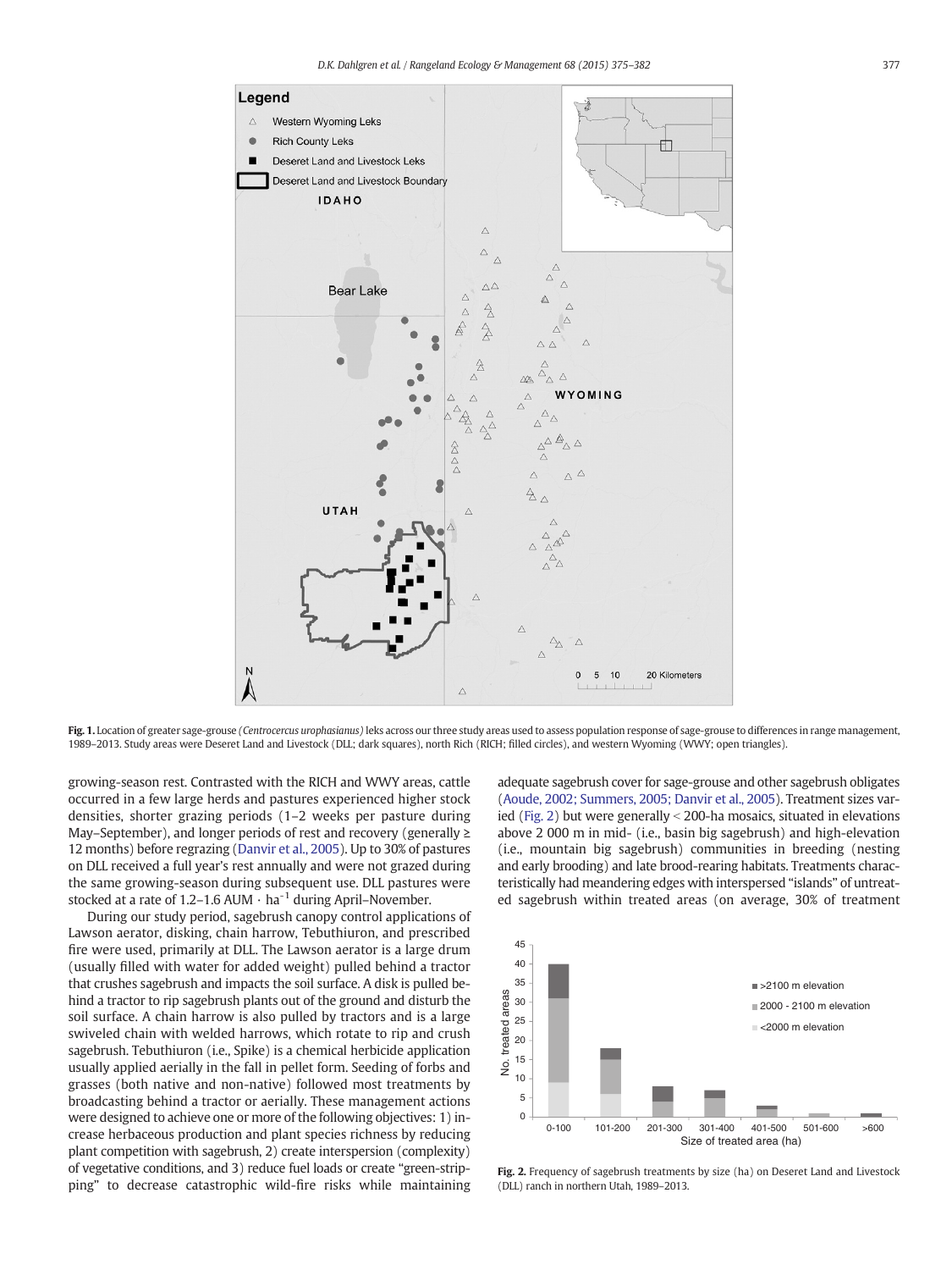polygons were left untreated). In addition, several relatively small  $($  <1 610 ha) wildfires occurred at DLL in largely mid- or high-elevation sagebrush habitats during the study period (Table 1).

Between 1995 and 2008  $\sim$  8% of the WWY area experienced 29 500 ha of wild or prescribed fires and 1 600 ha of Tebuthiuron sagebrush treatments. Shrub cover was removed from 60–70% of impacted areas ([Slater, 2003\)](#page-7-0). Between 1993 and  $2009 < 2\%$  of the RICH study area experienced sagebrush removal (1 550 ha of wildfires, 1 300 ha of primarily Lawson aerator treatment). Conversely, approximately 1.5% of DLL sagebrush habitat received wildfire or a prescribed sagebrush treatment annually from 1992–2009 (Table 1) resulting in nearly 15% of total sagebrush habitat affected (Table 1).

#### Methods

#### Lek Analysis

We analyzed 25 years (1989–2013) of lek count data at DLL and compared it with adjacent areas RICH and WWY to determine if the observed trend in counts of males per lek at DLL was different from adjacent populations exposed to similar environmental conditions. We secured available lek data for these analyses from the Utah Division of Wildlife Resources (UDWR) and Wyoming Game and Fish Department (WGFD). Lek surveys were conducted each spring by UDWR, WGFD, and DLL personnel. In all study areas, each lek was counted at least three separate mornings (usually 7–10 days apart) between a halfhour before and 1.5 hours post sunrise from the first of April to early May. Generally, weather conditions were required to consist of low wind speeds and low percent cloud cover. The maximum count of the ≥ 3 samples was used as that year's lek count for a given lek. We included leks in our analysis that occurred on DLL and limited our analysis to those within ~50 km of the DLL ranch border for RICH and WWY in an effort to minimize the influence of spatial variation in climatic conditions on lek counts. Some interchange of sage-grouse between our study areas likely occurred, especially during late fall and winter periods. However, telemetry-based research on DLL suggested that most sage-grouse that attended leks on the ranch spent their entire life cycle on the property or within a couple km of the ranch boundary. Therefore, these 3 areas generally corresponded to [Connelly et al.](#page-6-0)'s [\(2000\)](#page-6-0) definition of distinct breeding populations.

Our analysis followed several steps. First, to evaluate changes in lek counts over time at DLL only, we used a Bayesian Change Point (BCP) analysis [\(Erdman and Emerson, 2007\)](#page-6-0) in program R ([RDevelopmentCoreTeam, 2008](#page-7-0)). This method partitions sequential information (in our case summed number of males at DLL for each year) into contiguous blocks such that means were assumed constant within each block but allowed to vary or change between blocks. This process is then iterated across the sequence to estimate posterior probabilities of change for each year in the time sequence. Because BCP requires consecutive numbers and in the current implementation does not allow for missing values, we were limited to data from 9 leks on DLL counted continuously since 1989 for this initial analysis. Second, to evaluate differences in mean number of males counted per lek across the three study areas we plotted mean males counted per lek across all active leks for each study area and used a generalized additive model (GAM) smoother to create a confidence band surrounding mean males per lek for study

area comparison. This approach allowed for incorporation of missing values, and thus we were able to use all of the available information associated with counted leks within the study areas. We evaluated the potential use of information from 21, 29, and 91 leks at DLL, RICH, and WWY, respectively, for this analysis and used available data within our study period (1989–2013), as well as data up to 5 years previous (i.e., beginning in 1984 using Utah and Wyoming lek data referenced above) to define active leks. Third, we calculated lek persistence rates and 95% confidence intervals for each area. For lek persistence, we considered leks as active if they had two or more males counted in two or more of the 5 years surrounding our initial start date (1989) and within 5 years of our end date (2013). We considered leks inactive if they did not meet this criteria ([Connelly et al., 2004\)](#page-6-0) and calculated persistence rates as the proportion of leks active at the beginning of our study period that were still active at the end.

#### Brood Surveys

Annual estimates (1985–2009) of the number of chicks per brood on DLL were obtained by driving through multiple brooding areas across the ranch or walking through brooding areas not adjacent to a road (rare). Once established, areas searched were kept consistent year to year. We only used observations collected July 1 to August 30. Chicks per brood were compared between years before rangeland treatments (1985–1993) and in years following the initiation of rangeland treatments (1994–2009) using mean, standard error, and 95% confidence intervals.

#### Sage-Grouse Use of Treated Areas on DLL

From 1996–1998, we monitored sage-grouse use of five plots treated by disking or prescribed fire within the previous 4 years. In 2005, we monitored three plots treated with a Lawson aerator within the previous 5 years. All treated sagebrush areas on DLL, whether by Lawson aerator, disking, chain-harrow, or prescribed fire, were designed in a mosaic pattern creating increased edge and attempting to only remove a portion of the sagebrush cover from large contiguous areas. Plots averaged ~140 ha (range 100–200 ha). For all sampling, we paired each treatment site with a nearby  $(< 1 \text{ km})$  reference site. Intact sagebrush reference sites were of similar size and delineated by field personnel based on proximity and similarity of site characteristics to treatment plots. We monitored sage-grouse use of the treatments by sampling each study plot with two to three pointing dogs followed by two to three observers mounted on horseback (1996–1998) or foot (2005). Pointing dogs searched in a quartering pattern in front of observers, sampling up to 250 m on each side of the edge of the treatment ([Dahlgren et al., 2006](#page-6-0)). Surveys required approximately an hour to complete, and we did so in a circular course for each study plot. We counted and categorized grouse as adults without young, brood members (hens and chicks), and total sage-grouse. To sample the plots during the best scenting conditions for pointing dogs [\(Gutzwiller, 1990; Dahlgren](#page-6-0) [et al., 2010, 2012](#page-6-0)), we sampled each plot two to four times during late June to mid-August (1996–1998) or late June to early July (2005) between 0700 and 1000 or 1800 and 2100 hours. When sage-grouse flushed, we marked the location with a GPS and calculated the distance to nearest treatment boundary (intact sagebrush or treatment edge). We used PROC GLIMMIX (SAS 9.2) to test for differences in mean

Table 1

Area (ha) of sagebrush canopy manipulated by treatment type on Deseret Land and Livestock in northern Utah, USA, 1993–2009.

| Elevation         | Type of treatment |                 |                 |                             |                     |         |  |  |
|-------------------|-------------------|-----------------|-----------------|-----------------------------|---------------------|---------|--|--|
|                   | Wild fire         | Prescribed fire | Disked planting | Mechanical (Aerator, chain) | Tebuthiuron (spike) | Total   |  |  |
| ≤2 000 $m$        | 163               |                 | 489             | 554                         |                     | 1 2 0 6 |  |  |
| 2 001-2 100 m     | 507               | 538             | 3 1 9 2         | 684                         | 47                  | 5968    |  |  |
| $>2100 \text{ m}$ | 603               | 853             | 352             | 413                         | 991                 | 4 2 1 2 |  |  |
|                   |                   |                 |                 |                             | Total               | 11 386  |  |  |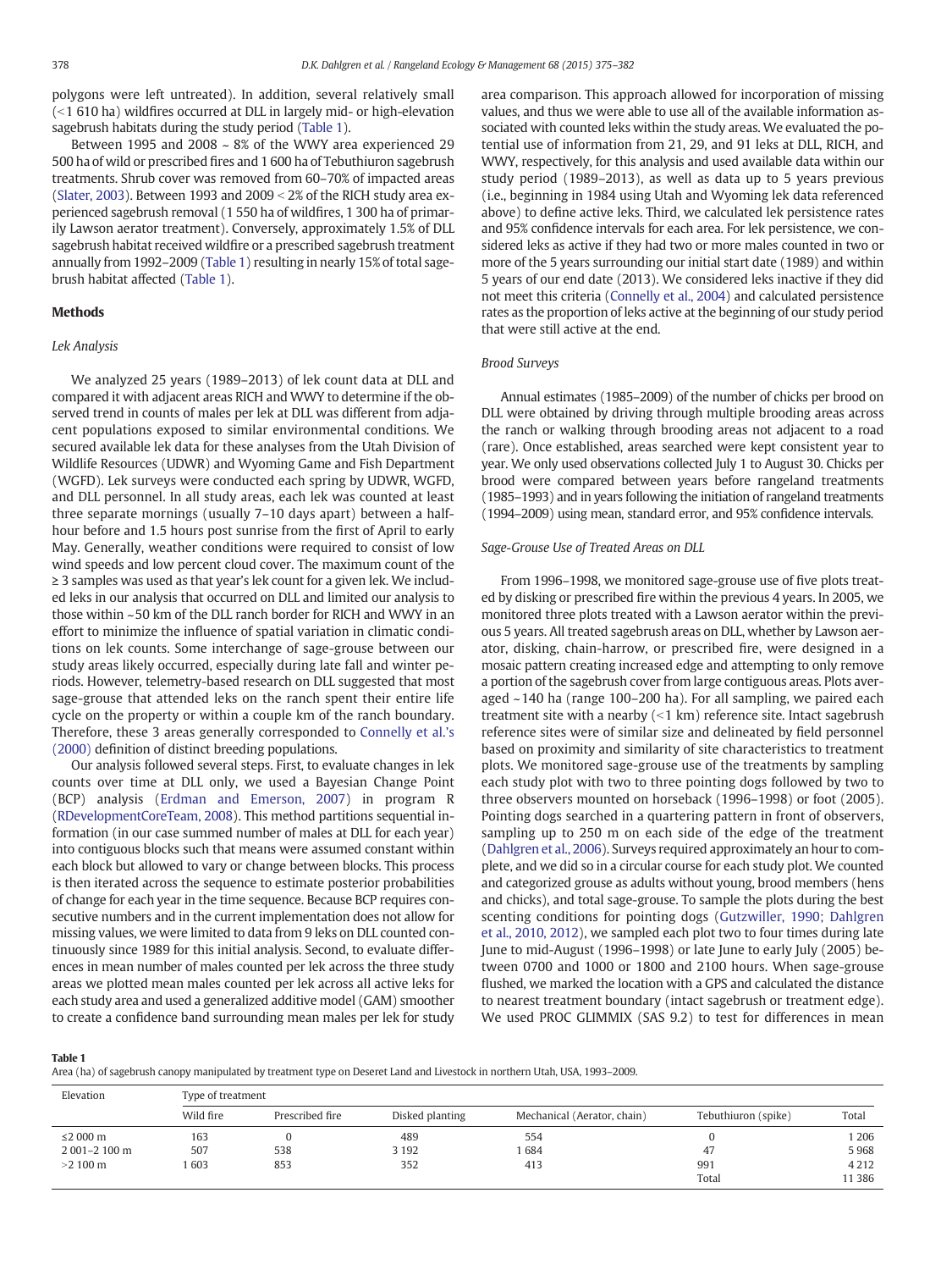

Fig. 3. Posterior means (upper frame); summed number of male sage-grouse lek (Centrocercus urophasianus) and probability of change (lower frame) for nine leks on Deseret Land and Livestock Ranch, northern Utah, USA 1989–2013.

number of total grouse, adults, and brood members. We treated location/site of paired plots as a blocking factor to account for inherent variability among sites and more directly assess treatment effect (SAS Institute Inc. 2002–2003).

#### Results

#### Lek Data

The summed males per lek for nine leks on DLL initially decreased from  $>$  200 (1989–1992) to  $<$  150 during 1993 and 1995 (Fig. 3). Subsequent summed males per lek for the same nine leks increased dramatically in the late 1990s to more than 400 in 2000 and 2001. Following 2001, counts fluctuated but remained nearly double those observed during the first 10 years of the study period until 2010, when they decreased to summed males per lek (~150 males) similar to those observed during the first part of the study period. The increase in males per lek during the late 1990s and decrease in 2010 were both assigned high (~90%) posterior probabilities of change (Fig. 3). Posterior probabilities of change for all other years were < 30% (Fig. 3). Average males per lek at DLL reflected similar changes decreasing slightly to less than 25 males per lek in the early 1990s, increasing to nearly 50 between 2000 and 2009, and then decreasing drastically in 2010 (Fig. 4). The increase in counts during the middle part of our study period was not observed at the RICH or WWY study areas, and confidence bands surrounding estimated mean counts did not overlap during most of this period (Fig. 4). Conversely, substantial overlap in confidence intervals occurred during the initial and ending years of our study period (Fig. 4).

The lek persistence probability at DLL was 1.00 (95% CI: 0.92–1.0) where all  $(n = 9)$  of the active leks counted in 1989 were still active in 2013. During the same period, persistence probabilities were 0.80 (95% CI: 0.62–0.98;  $n = 20$  leks) and 0.47 (95% CI: 0.23–0.71;  $n = 17$  leks) for WWY and RICH, respectively. Confidence intervals around persistence probabilities showed DLL with a significantly higher persistence probability than the other two study areas, which overlapped considerably.

#### Brood Surveys

We counted 182 brood groups during pretreatment years (1985–1993; n = 223 hens, n = 857 chicks,  $\bar{x}_{pre-treatment}$  = 3.68, SE = 0.24, 95% CI  $=$  3.21–4.16) compared with 365 brood groups detected



Fig. 4. Mean counts of greater sage-grouse (Centrocercus urophasianus) males at leks on Deseret Land and Livestock (DLL) ranch in northern Utah, Rich County (RICH), and western Wyoming (WWY), USA 1989–2013.

in post-treatment years (1994–2009;  $n = 411$  hens,  $n = 1717$  chicks,  $\bar{x}_{post-treatment} = 4.06$ , SE = 0.26, 95% CI = 3.55-4.57).

#### Sage-Grouse Use of Burned and Disked Plots

Treatment plots from 1996–1998 and 2005 combined averaged more adult grouse ( $\bar{x}_{treated} = 2.79$ , SE = 0.62;  $\bar{x}_{control} = 0.73$ , SE = 0.14; F = 10.57, P < 0.01), brood members ( $\bar{x}_{treated} = 5.80$ , SE = 0.83;  $\bar{x}_{control}$  = 0.71, SE = 0.62; F = 24.17, P < 0.01), and total grouse ( $\bar{x}_{treated} = 8.42$ ,  $SE = 1.16$ ;  $\bar{x}_{control} = 1.19$ ,  $SE = 0.58$ ;  $F = 31.12$ ,  $P < 0.01$ ) counted in all treatments compared with control comparisons. Flush location data suggested that most sage-grouse (80% of both adults and broods) used areas within 60 m of a habitat edge ([Table 2\)](#page-5-0).

### **Discussion**

The number of male sage-grouse counted on leks at DLL was not different from surrounding areas in the late 1980s and early 1990s. Then the DLL sage-grouse population experienced an increase and sustained higher lek count trends for nearly 15 years compared with RICH and WWY populations. By 2013, however, numbers of males on leks at DLL had returned to levels similar to the beginning of our study period and comparable with those of adjacent areas. The increase in the DLL population during the middle portion of our study period corresponded with the initiation of small-scale sagebrush treatments, but as sagebrush removal continued and adverse weather conditions occurred in winter and early spring of 2010 and 2011, the number of males on leks at DLL declined precipitously to levels similar to RICH and WWY areas.

Depending on the period evaluated, inference about the influence of DLL's management actions on sage-grouse changed from neutral (first decade) to positive (middle period) back to neutral or negative (end of study period). These changes spanned periods of increased spring precipitation (early 1990s), drought (much of the 2000s), and two extreme winters (1992–1993 and 2010–2011) providing a range of conditions for sage-grouse to respond to DLL's management actions. This suite of conditions also provided a basis from which to generate hypotheses concerning sage-grouse population response to range management actions.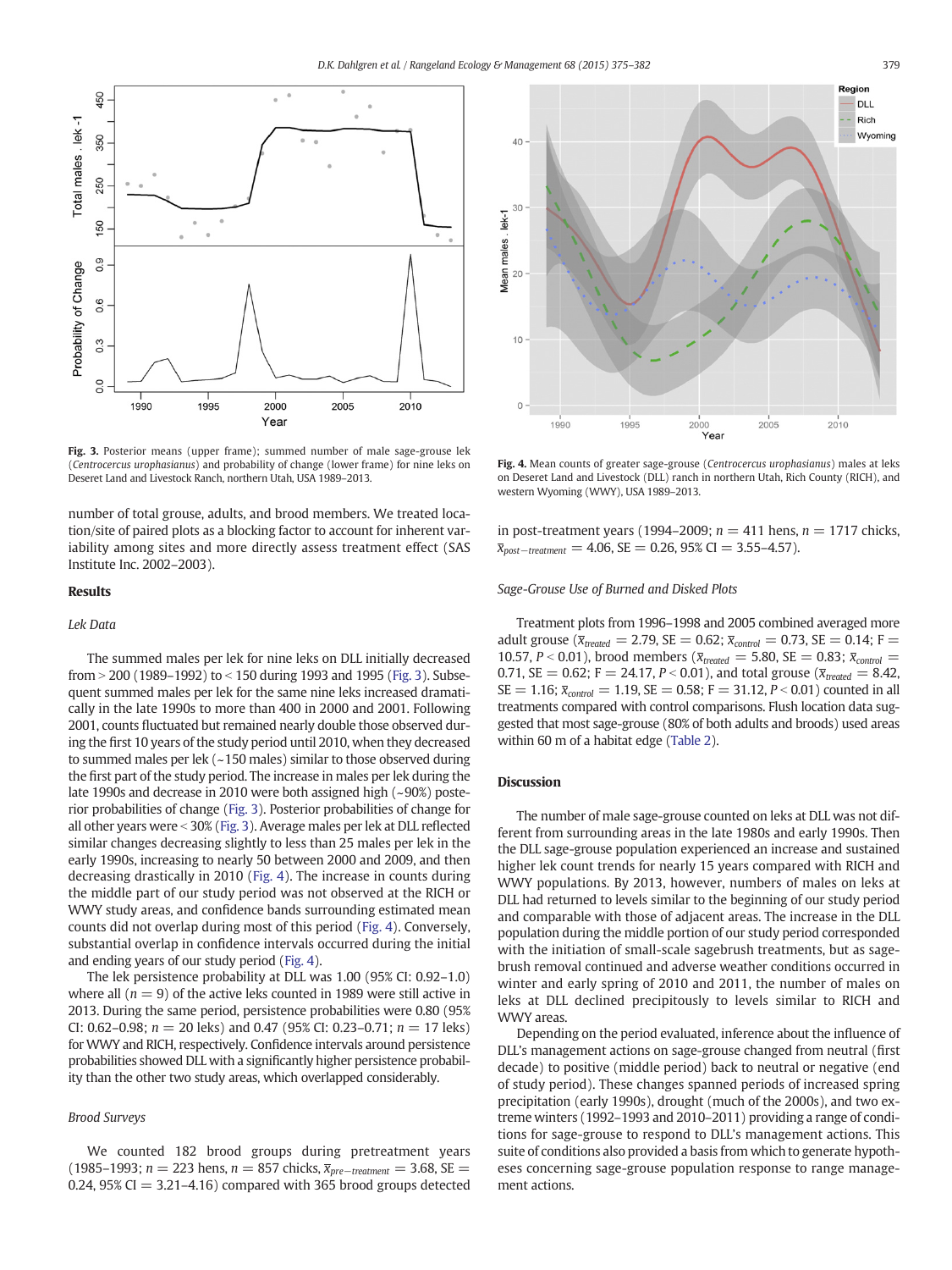## <span id="page-5-0"></span>Table 2

Distance to habitat edge for sage-grouse flushed during pointing dog surveys of treatment and reference plots on Deseret Land and Livestock (DLL) ranch in northern Utah, USA, 1996.

| Grouse and habitat type    | Distance from flush site to habitat edge |            |           |             |                 |  |  |
|----------------------------|------------------------------------------|------------|-----------|-------------|-----------------|--|--|
|                            |                                          | $0 - 30$ m | $30-60$ m | $60 - 90$ m | $>90 \text{ m}$ |  |  |
| Broods in intact sagebrush | $n =$<br>${}^{1}P(x)$                    | 15<br>0.79 | 0.05      | 0           | 3<br>0.16       |  |  |
| Broods in treatment areas  | $n =$                                    | 34         | 13        | 5           | 6               |  |  |
| Adults in intact sagebrush | ${}^{1}P(x)$<br>$n =$                    | 0.59<br>8  | 0.22<br>3 | 0.09        | 0.10<br>0       |  |  |
|                            | ${}^{1}P(x)$                             | 0.67       | 0.25      | 0.08        | 0.00            |  |  |
| Adults in treatment areas  | $n =$<br>$\rm P(X)$                      | 11<br>0.42 | 8<br>0 31 | 3<br>0.12   | 4<br>0.15       |  |  |

 ${}^{1}P(x)$  = proportion of broods or adult grouse.

Because sagebrush treatments on DLL increased herbaceous cover and production [\(Aoude, 2002; Summers, 2005\)](#page-6-0) and were implemented in a mosaic pattern consisting of small annual acreage treated primarily in mid- to high-elevation sagebrush habitats [\(Connelly et al., 2000\)](#page-6-0), we hypothesize that treatments increased availability of grasses and forbs for sage-grouse, similar to other studies [\(Slater, 2003; Dahlgren et al.,](#page-7-0) [2006; Stringham, 2010\)](#page-7-0). Treatments on DLL were applied against a backdrop of a large intact sagebrush landscape with relatively few threats from invasive plants or urban development and with prescriptive grazing during all years evaluated. We propose these herbaceous plants were able to establish and persist because the prescriptive grazing strategy employed at DLL provided periods of growing-season recovery between bouts of livestock grazing [\(Davies et al., 2011](#page-6-0)). Without growing-season rest, herbaceous cover may quickly disappear from treatments resulting in short-lived benefits [\(Davies et al., 2011](#page-6-0)).

During surveys observers and pointing dogs detected more sagegrouse, particularly broods, using treated areas (primarily edges) compared with adjacent untreated reference areas consistent with other studies [\(Slater, 2003; Dahlgren et al., 2006; Stringham, 2010; Thacker,](#page-7-0) [2010](#page-7-0)). We hypothesize that sage-grouse responded to increased availability of forbs and grasses by using treated areas and potentially increasing production and recruitment, particularly during favorable weather conditions during the 1990s [\(Guttery et al., 2013; Robinson](#page-6-0) [and Messmer, 2013](#page-6-0)). Although there remains uncertainty concerning the influence of sagebrush treatments on adult and chick survival, herbaceous plants, especially forbs and associated arthropods, are linked to sage-grouse nutrition [\(Gregg et al., 2008\)](#page-6-0) and survival [\(Connelly](#page-6-0) [et al., 2000; Dunbar et al., 2005](#page-6-0)). Increased recruitment is important for sage-grouse population growth [\(Johnson and Braun, 1999; Dahlgren,](#page-7-0) [2009; Taylor et al., 2012](#page-7-0)) and low chick survival has been implicated as limiting for some populations ([Connelly and Braun, 1997; Taylor et al.,](#page-6-0) [2012](#page-6-0)). Additionally, increased forb availability on DLL could have facilitated increased nutrients for prelaying hens, resulting in better production through higher nest success and chick survival [\(Dunbar et al., 2005;](#page-6-0) [Gregg et al., 2008\)](#page-6-0). However, similar to [Connelly et al. \(2000\)](#page-6-0), we emphasize that manipulating sagebrush in nesting habitat within 5 km of leks to benefit sage-grouse could be counterproductive [\(Coates et al.,](#page-6-0) [2013](#page-6-0)). More research concerning the relationship of treatments, associated forb response, and prelaying hen use and nutrition is needed.

We further hypothesize that cumulative annual reductions in sagebrush may have reduced availability of sagebrush cover for sagegrouse seasonal needs at DLL, especially when extreme weather occurred. However, on the basis of our available data we cannot distinguish which factor, sagebrush removal or severe weather, was most influential or if an interaction of both affected the decrease in DLL's sagegrouse population. The extreme winter and spring weather of 2010 and 2011, where cold wet conditions continued through the nesting period, may have resulted in decreased nest success and survival of adult sage-grouse with corresponding decreases in number of males counted at leks over subsequent years. Sage-grouse typically use high canopy

cover sagebrush to conceal nests and early broods [\(Connelly et al.,](#page-6-0) [2000](#page-6-0)). It has been well documented that nesting habitat may be compromised if large areas of sagebrush-dominated landscapes have reduced shrub cover [\(Wallestad and Pyrah, 1974; Braun et al., 1977;](#page-7-0) [Gregg et al., 1994; Sveum et al., 1998; Connelly et al., 2000\)](#page-7-0). Lek counts in RICH and WWY, as well as other populations in Utah, showed declining trends similar to DLL from 2008–2013, although DLL's declining trend was steeper than surrounding populations [\(Bernales et al., 2012](#page-6-0)).

Stable populations of sage-grouse occur within large landscapes of intact sagebrush ([Aldridge et al., 2008; Knick et al., 2013](#page-6-0)). We emphasize that sagebrush treatments at DLL were small (vast majority  $\le$  200 ha in size) and did not accumulate to more than 20% of the landscape over our study period. We also note with caution that large-scale treatments have not maintained or improved populations [\(Connelly](#page-6-0) [et al., 2000](#page-6-0)) and are associated with significant population declines ([Wallestad, 1975; Braun et al., 1977; Swenson et al., 1987; Beck et al.,](#page-7-0) [2003](#page-7-0)). Where sage-grouse habitat is a concern, sagebrush treatment is not recommended for Wyoming big sagebrush dominated landscapes at lower elevations ([Beck et al., 2009, 2012; Hess and Beck, 2012; Davies](#page-6-0) [et al., 2011\)](#page-6-0), especially where the potential for invasive plants occur (e.g., cheatgrass; Bromus tectorum; [Davies et al., 2011; Knick et al.,](#page-6-0) [2011; Miller et al., 2011](#page-6-0)). Treatments during our study period predominantly occurred in mid to high elevations in breeding (nest and early brooding) and summer (late brooding) habitats, not in wintering habitat at lower elevations.

Nonetheless, DLL personnel have noticed when snow levels are high, covering Wyoming big sagebrush, sage-grouse move upslope into areas of tall basin big sagebrush still available above the snow and treatments may have reduced access to food and cover during these conditions. Recent evidence from other studies suggests that extreme winter weather may also negatively influence survival rates of adult sage-grouse ([Anthony and Willis, 2010; Moynahan et al., 2006](#page-6-0)). During the winter, sage-grouse use sagebrush for both food  $(-99 %$  of the diet) and cover, with specific-use areas selected on the basis of sagebrush type, nutrition, and availability of sagebrush above the snow ([Remington and](#page-7-0) [Braun, 1985; Schroeder et al., 1999; Thacker et al., 2012; Frye et al.,](#page-7-0) [2013\)](#page-7-0). Our results highlight the importance of maintaining sagebrush habitats with adequate amounts of tall sagebrush for sage-grouse to use as nesting and winter habitat. If adult survival on DLL declined during our study due to limited winter habitat, sagebrush treatments and grass plantings at lower elevations decades before (1960s) our study period might also be implicated (see [Ripplinger et al., 2015\)](#page-7-0).

Elements of the prescribed grazing practices at DLL may also have provided benefits to sage-grouse independent of or in concert with sagebrush treatments. In combination, these practices tend to create heterogeneity, which can be beneficial to grouse ([Boyd et al., 2011](#page-6-0)). Our annual brood surveys on DLL showed higher point estimates but significant overlap in confidence intervals for chicks per brood from pretreatment to post-treatment years. The relatively high counts of chicks per brood in pretreatment years may have been an artifact of changes made in grazing practices a decade or more before the implementation of small-scale sagebrush treatments.

Regardless, we caution that our results are based on a case study relying on the preponderance of evidence from management actions implemented outside of an experimental design. More research concerning the demographic responses we have proposed herein is warranted and may be conducted where relatively stable sage-grouse populations exist. However, we can state with some certainty that the range management principles and practices used on DLL were associated with high lek persistence rates and lek counts that for nearly 15 years were higher than adjacent areas with different management practices. We believe this case study provides an initial step to quantify the influence of landscape-level management actions and relate it to population responses. Though our data do not identify mechanisms that lead to population change, they provide evidence of a correlation between management actions and indices of sage-grouse abundance. At a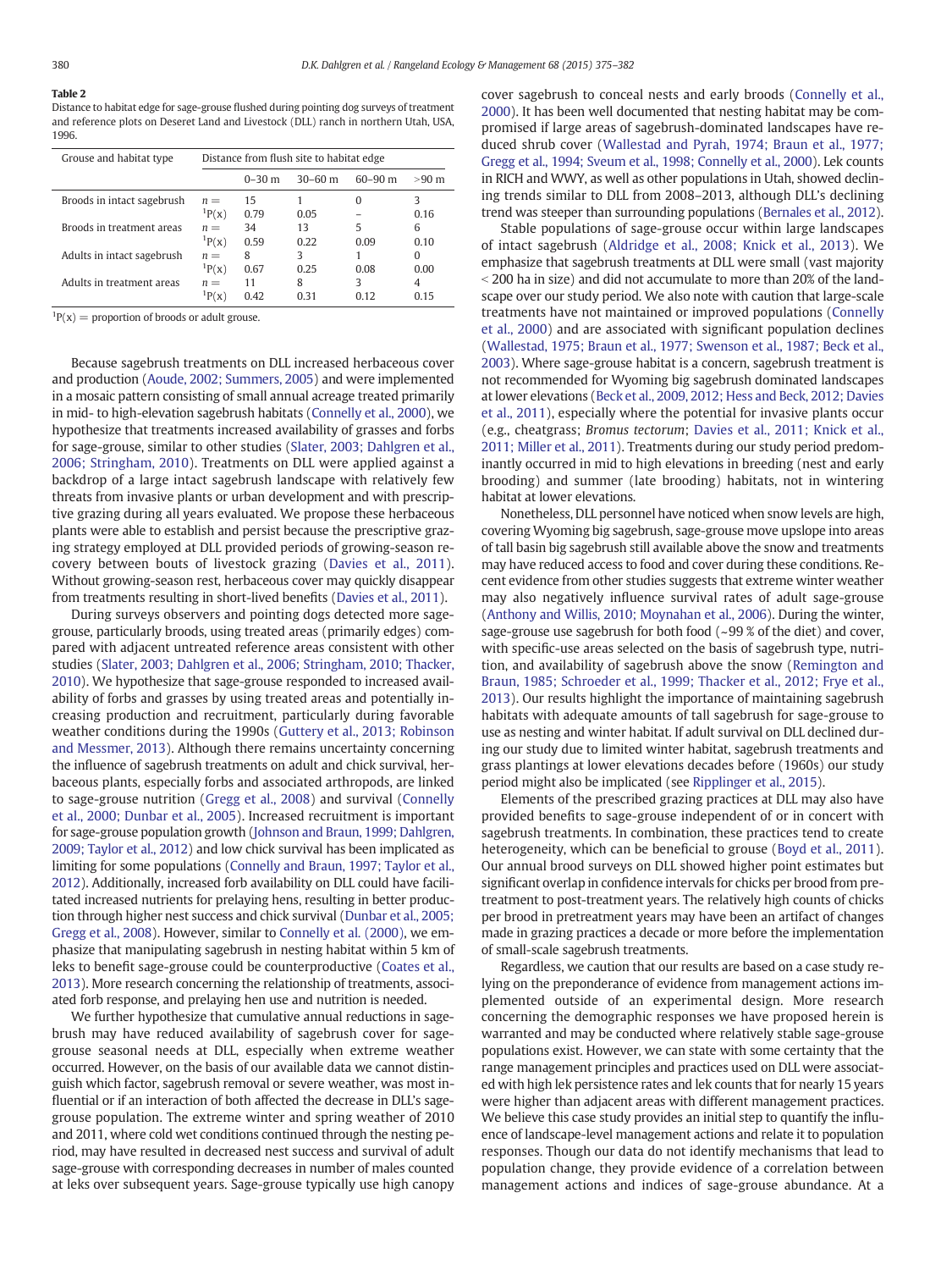<span id="page-6-0"></span>minimum, our data provide a starting point for future research. Given the range-wide reports of declining sage-grouse populations during our study period and the nearly ubiquitous nature of livestock grazing across sage-grouse range, it is imperative that the conservation community increase our understanding of the influence of rangeland management practices on sage-grouse populations (Connelly and Braun, 1997; Davies et al., 2011; Garton et al., 2011). Although fully designed and replicated experiments remain the standard in science, case studies such as this one can provide valuable information leading to hypothesis development and testing.

#### Implications

Sagebrush type, elevation, precipitation regimens, vegetative resiliency (recovery time/period), and other environmental factors must be considered when planning sagebrush treatments (Davies et al., 2011). The range management strategy employed at DLL is likely not suitable in areas where grasslands predominate (e.g., much of the eastern fringe of sage-grouse habitat) because big sagebrush cover is generally  $<$  20% and not the primary vegetative type. If sagebrush treatments are planned, we recommend use of information on sage-grouse seasonal-use patterns for specific populations whenever possible to help in delineation of treatments in large, intact, mid- or highelevation sagebrush communities (Dahlgren et al., 2006). To maintain sage-grouse populations, the average annual treatment rate should not exceed the sagebrush recovery rate. Furthermore, treatment patterns should be highly mosaic creating as much edge as possible. We recommend treatment widths of 120 m or less to maximize benefits to sage-grouse and suggest chemical treatment occur at low active ingredient rates where small isolated treatment patches can be created (Dahlgren et al., 2006). Prescribed fire, most appropriate in high elevation systems, can create mosaics favorable to sage-grouse use if conducted under conditions resulting in low-intensity fire ([Thacker,](#page-7-0) [2010](#page-7-0)). We also encourage using grazing practices that provide adequate growing-season rest. Benefits to herbaceous cover from treatments may not persist if pastures do not receive periodic growing-season rest (Aoude, 2002; Davies et al., 2011). We strongly recommend further research be conducted to fill knowledge gaps hypothesized herein.

#### Acknowledgments

We thank the late J. Clark for investigating sage-grouse use of the Lawson aerator treatments on DLL. We also thank B. Hopkin, S. Kearl, A. Aoude, T. Cornia, and G. Simonds, who assisted with data collection and developing treatments and grazing practices. We thank our associate editor and reviewers D. Johnson and one anonymous for their efforts to improve this manuscript.

#### References

- Aldridge, C.L., Nielsen, S.E., Beyer, H.L., Boyce, M.S., Connelly, J.W., Knick, S.T., Schroeder, M.A., 2008. [Range-wide patterns of greater sage-grouse persistence.](http://refhub.elsevier.com/S1550-7424(15)00097-4/rf0005) Diversity [and Distributions](http://refhub.elsevier.com/S1550-7424(15)00097-4/rf0005) 14, 983–994.
- Anthony, R.G., Willis, M.J., 2010. [Survival rates of female greater sage-grouse in autumn](http://refhub.elsevier.com/S1550-7424(15)00097-4/rf0010) [and winter in southeastern Oregon.](http://refhub.elsevier.com/S1550-7424(15)00097-4/rf0010) Journal of Wildlife Management 73, 538–545.
- Aoude, A., 2002. [Effects of four rangeland manipulations on plant and animal richness and](http://refhub.elsevier.com/S1550-7424(15)00097-4/rf0015) [abundance \[thesis\], Utah State University, Logan, UT, USA \(55 pp.\).](http://refhub.elsevier.com/S1550-7424(15)00097-4/rf0015)
- Baker, M.F., Eng, R.L., Gahswiler, J.S., Schroeder, M.H., Braun, C.E., 1976. [Conservation com](http://refhub.elsevier.com/S1550-7424(15)00097-4/rf0020)[mittee report on effects of alteration of sagebrush communities on the associated avi](http://refhub.elsevier.com/S1550-7424(15)00097-4/rf0020)fauna. [The Wilson Bulletin](http://refhub.elsevier.com/S1550-7424(15)00097-4/rf0020) 88, 165–171.
- Baruch-Mordo, S., Evans, J.S., Severson, J.P., Naugle, D.E., Maestas, J.D., Kiesecker, J.M., Falkowski, M.J., Hagen, C.A., Reese, K.P., 2013. [Saving sage-grouse from the trees: a](http://refhub.elsevier.com/S1550-7424(15)00097-4/rf0025) [proactive solution to reducing a key threat to a candidate species.](http://refhub.elsevier.com/S1550-7424(15)00097-4/rf0025) Biological Conservation [167, 233](http://refhub.elsevier.com/S1550-7424(15)00097-4/rf0025)–241.
- Beck, J.L., Mitchell, D.L., Maxfield, B.D., 2003. [Changes in the distribution and status of](http://refhub.elsevier.com/S1550-7424(15)00097-4/rf0030) sage-grouse in Utah. [Western North American Naturalist](http://refhub.elsevier.com/S1550-7424(15)00097-4/rf0030) 63, 203–214.
- Beck, J.L., Connelly, J.W., Reese, K.P., 2009. [Recovery of greater sage-grouse habitat fea](http://refhub.elsevier.com/S1550-7424(15)00097-4/rf0035)[tures in Wyoming big sagebrush following prescribed](http://refhub.elsevier.com/S1550-7424(15)00097-4/rf0035) fire. Restoration Ecology 17, [393](http://refhub.elsevier.com/S1550-7424(15)00097-4/rf0035)–403.
- Beck, J.L., Connelly, J.W., Wambolt, C.L., 2012. [Consequences of treating Wyoming big](http://refhub.elsevier.com/S1550-7424(15)00097-4/rf0040) [sagebrush to enhance wildlife habitats.](http://refhub.elsevier.com/S1550-7424(15)00097-4/rf0040) Rangeland Ecology & Management 65, [444](http://refhub.elsevier.com/S1550-7424(15)00097-4/rf0040)–455.
- Bernales, H.H., Robinson, J.D., Stringham, B., Dolling, J., 2012. [Utah Upland Game Annual](http://refhub.elsevier.com/S1550-7424(15)00097-4/rf0045) [Report 2011-2012. Utah Division of Wildlife Resources, Salt Lake City, UT, USA \(Pub](http://refhub.elsevier.com/S1550-7424(15)00097-4/rf0045)[lication No. 12](http://refhub.elsevier.com/S1550-7424(15)00097-4/rf0045)–25. 150 pp.).
- Boyd, C., Peteresen, S., Gilgert, W., Rodgers, R., Fuhlendorf, S., Larsen, R., Wolfe, D., Jensen, K.C., Gonzales, P., Nenneman, M., Danvir, R., Dahlgren, D., Messmer, T., 2011. [Looking](http://refhub.elsevier.com/S1550-7424(15)00097-4/rf0050) [toward a brighter future for lekking grouse.](http://refhub.elsevier.com/S1550-7424(15)00097-4/rf0050) Rangelands 33, 2–11.
- Bradley, B.A., 2010. [Assessing ecosystem threats from global and regional change: hierar](http://refhub.elsevier.com/S1550-7424(15)00097-4/rf0055)[chical modeling of risk to sagebush ecosystems from climate change, landuse and in](http://refhub.elsevier.com/S1550-7424(15)00097-4/rf0055)[vasive species in Nevada, USA.](http://refhub.elsevier.com/S1550-7424(15)00097-4/rf0055) Ecography 33, 198–208.
- Braun, C.E., Britt, T., Wallestad, R.O., 1977. [Guidelines for maintenance of sage grouse hab](http://refhub.elsevier.com/S1550-7424(15)00097-4/rf0060)itats. [Wildlife Society Bulletin](http://refhub.elsevier.com/S1550-7424(15)00097-4/rf0060) 5, 99–106.
- Coates, P.S., Casazza, M.L., Blomberg, E.J., Gardner, S.C., Espinosa, S.P., Yee, J.L., Wiechman, L., Halstead, B.J., 2013. [Evaluating greater sage-grouse seasonal space use relative to](http://refhub.elsevier.com/S1550-7424(15)00097-4/rf0065) [leks: implications for surface use designations in sagebrush ecosystems.](http://refhub.elsevier.com/S1550-7424(15)00097-4/rf0065) Journal of [Wildlife Management](http://refhub.elsevier.com/S1550-7424(15)00097-4/rf0065) 77, 1598–1609.
- Connelly, J.W., Braun, C.E., 1997. [Long-term changes in sage grouse](http://refhub.elsevier.com/S1550-7424(15)00097-4/rf0070) Centrocercus urophasianus [populations in western North America.](http://refhub.elsevier.com/S1550-7424(15)00097-4/rf0070) Wildlife Biology 3, 229–234.
- Connelly, J.W., Schroeder, M.A., Sands, A.R., Braun, C.E., 2000. [Guidelines to manage sage](http://refhub.elsevier.com/S1550-7424(15)00097-4/rf0075) [grouse populations and their habitats. Wildlife Society Bulletin 28, 967](http://refhub.elsevier.com/S1550-7424(15)00097-4/rf0075)–985.
- Connelly, J.W., Knick, S.S., Schroeder, M.A., Stiver, S.J., 2004. [Conservation assessment of](http://refhub.elsevier.com/S1550-7424(15)00097-4/rf0080) [greater sage-grouse and sagebrush habitats. Western Association of Fish and Wildlife](http://refhub.elsevier.com/S1550-7424(15)00097-4/rf0080) [Agencies, Cheyenne, WY, USA \(600 pp.\)](http://refhub.elsevier.com/S1550-7424(15)00097-4/rf0080).
- Copeland, H.E., Pocewicz, A., Naugle, D.E., Griffiths, T., Keinath, D., Evans, J., Platt, J., 2013. [Measuring effectiveness of conservation: a novel framework to quantify the bene](http://refhub.elsevier.com/S1550-7424(15)00097-4/rf0085)fits [of sage-grouse conservation policy and easements in Wyoming.](http://refhub.elsevier.com/S1550-7424(15)00097-4/rf0085) PLoS One 8, e67261.
- Dahlgren, D.K., 2009. [Greater sage-grouse ecology, chick survival, and population dynam](http://refhub.elsevier.com/S1550-7424(15)00097-4/rf0090)[ics, Parker Mountain, Utah \[dissertation\], Utah State University, Logan, UT, USA \(135](http://refhub.elsevier.com/S1550-7424(15)00097-4/rf0090) [pp.\).](http://refhub.elsevier.com/S1550-7424(15)00097-4/rf0090)
- Dahlgren, D.K., Chi, R., Messmer, T.A., 2006. [Greater sage-grouse response to sagebrush](http://refhub.elsevier.com/S1550-7424(15)00097-4/rf0095) management in Utah. [Wildlife Society Bulletin](http://refhub.elsevier.com/S1550-7424(15)00097-4/rf0095) 34, 975–985.
- Dahlgren, D.K., Messmer, T.A., Thacker, E.T., Guttery, M.R., 2010. [Evaluation of brood de](http://refhub.elsevier.com/S1550-7424(15)00097-4/rf0100)[tection techniques: recommendations for estimating greater sage-grouse productiv](http://refhub.elsevier.com/S1550-7424(15)00097-4/rf0100)ity. [Western North American Naturalist](http://refhub.elsevier.com/S1550-7424(15)00097-4/rf0100) 70, 233–237.
- Dahlgren, D.K., Elmore, R.D., Smith, D.A., Hurt, A., Arnett, E.B., Connelly, J.W., 2012. [Use of](http://refhub.elsevier.com/S1550-7424(15)00097-4/rf0105) [dogs in wildlife research and management. In: Silvy, N. \(Ed.\), Wildlife Techniques](http://refhub.elsevier.com/S1550-7424(15)00097-4/rf0105) [Manual, 7th ed. The Wildlife Socieity Inc. vol. 1. John Hopkins University Press,](http://refhub.elsevier.com/S1550-7424(15)00097-4/rf0105) [Washington, DC, USA, pp. 140](http://refhub.elsevier.com/S1550-7424(15)00097-4/rf0105)–153.
- Danvir, R.E., 2002. [Sage grouse ecology and management in northern Utah sagebrush](http://refhub.elsevier.com/S1550-7424(15)00097-4/rf0110) [steppe. Wildlife Research Report. Deseret Land and Livestock Inc., Woodruff, UT,](http://refhub.elsevier.com/S1550-7424(15)00097-4/rf0110) [USA \(43 pp.\)](http://refhub.elsevier.com/S1550-7424(15)00097-4/rf0110)
- Danvir, R.E., Hopkin, W.J., Simonds, G.E., Teichert, B., Kearl, S.L., Kimball, J.F., Welch, R.M., Aoude, A., Haskell, J., 2005. [Sagebrush, sage-grouse and ranching: a holistic approach.](http://refhub.elsevier.com/S1550-7424(15)00097-4/rf0115) [Transactions of the North American Wildlife and Natural Resources Conference](http://refhub.elsevier.com/S1550-7424(15)00097-4/rf0115) 70, [pp. 188](http://refhub.elsevier.com/S1550-7424(15)00097-4/rf0115)–205.
- Davies, K.W., Boyd, C.S., Beck, J.L., Bates, J.D., Svejcar, T.J., Gregg, M.A., 2011. [Saving the](http://refhub.elsevier.com/S1550-7424(15)00097-4/rf0120) [sagebrush sea: an ecosystem conservation plan for big sagebrush plant communities.](http://refhub.elsevier.com/S1550-7424(15)00097-4/rf0120) [Biological Conservation](http://refhub.elsevier.com/S1550-7424(15)00097-4/rf0120) 144, 2573–2584.
- Dunbar, M.R., Gregg, M.A., Crawford, J.A., Giordano, M.R., Tornquist, S.J., 2005. [Normal he](http://refhub.elsevier.com/S1550-7424(15)00097-4/rf0125)[matologic and biochemical values for prelaying greater sage grouse](http://refhub.elsevier.com/S1550-7424(15)00097-4/rf0125) (Centrocercus urophasianus) and their influence on chick survival. [Journal of Zoo and Wildlife](http://refhub.elsevier.com/S1550-7424(15)00097-4/rf0125) [Medicine](http://refhub.elsevier.com/S1550-7424(15)00097-4/rf0125) 36, 422–429.
- Erdman, C., Emerson, J.W., 2007. [BCP: an R package for performing a Bayesian analysis of](http://refhub.elsevier.com/S1550-7424(15)00097-4/rf0130) change point problems. [Journal of Statistical Software](http://refhub.elsevier.com/S1550-7424(15)00097-4/rf0130) 23, 1–3.
- Frye, G.G., Connelly, J.W., Musil, D.D., Forbey, J.S., 2013. [Phytochemistry predicts habitat](http://refhub.elsevier.com/S1550-7424(15)00097-4/rf0135) [selection by an avian herbivore at multiple spatial scales.](http://refhub.elsevier.com/S1550-7424(15)00097-4/rf0135) Ecology 94, 308–314.
- Garton, E.O., Connelly, J.W., Horne, J.S., Hagen, C.A., Moser, A., Schroeder, M.A., 2011. [Greater sage-grouse population dynamics and probability of persistence. In: Knick,](http://refhub.elsevier.com/S1550-7424(15)00097-4/rf0140) [S.T., Connelly, J.W. \(Eds.\), Greater sage-grouse: ecology and conservation of a land](http://refhub.elsevier.com/S1550-7424(15)00097-4/rf0140)[scape species and its habitatsStudies in avian biology vol. 38. University of California](http://refhub.elsevier.com/S1550-7424(15)00097-4/rf0140) [Press, Berkeley, CA, USA, pp. 293](http://refhub.elsevier.com/S1550-7424(15)00097-4/rf0140)–382.
- Goble, D.D., Wiens, J.A., Scott, J.M., Male, T.D., Hall, J.A., 2012. [Conservation-reliant species.](http://refhub.elsevier.com/S1550-7424(15)00097-4/rf0145) [BioScience](http://refhub.elsevier.com/S1550-7424(15)00097-4/rf0145) 62, 869–873.
- Gregg, M.A., Crawford, J.A., Drut, M.S., Delong, A.K., 1994. [Vegetational cover and pre](http://refhub.elsevier.com/S1550-7424(15)00097-4/rf0150)[dation of sage grouse nests in Oregon.](http://refhub.elsevier.com/S1550-7424(15)00097-4/rf0150) Journal of Wildlife Management 58, 162–[166.](http://refhub.elsevier.com/S1550-7424(15)00097-4/rf0150)
- Gregg, M.A., Barnett, J.K., Crawford, J.A., 2008. [Temporal variation in diet and nutrition of](http://refhub.elsevier.com/S1550-7424(15)00097-4/rf0155) [preincubating greater sage-grouse.](http://refhub.elsevier.com/S1550-7424(15)00097-4/rf0155) Rangeland Ecology & Management 61, 535-542.
- Guttery, M.R., Dahlgren, D.K., Messmer, T.A., Connelly, J.W., Reese, K.P., Terletzky, P.A., Burkepile, N., Koons, D.N., 2013. [Effects of landscape-scale environmental variation](http://refhub.elsevier.com/S1550-7424(15)00097-4/rf0160) [on greater sage-grouse chick survival.](http://refhub.elsevier.com/S1550-7424(15)00097-4/rf0160) PLoS One 8, e65582.
- Gutzwiller, K.J., 1990. [Minimizing dog-induced biases in game bird research.](http://refhub.elsevier.com/S1550-7424(15)00097-4/rf0165) Wildlife [Society Bulletin](http://refhub.elsevier.com/S1550-7424(15)00097-4/rf0165) 18, 351–356.
- Harju, S.M., Dzialak, M.R., Taylor, R.C., Hayden-Wing, L.D., Winstead, J.B., 2010. [Thresholds](http://refhub.elsevier.com/S1550-7424(15)00097-4/rf0170) [and time lags in effects of energy development on greater sage-grouse populations.](http://refhub.elsevier.com/S1550-7424(15)00097-4/rf0170) [Journal of Wildlife Management](http://refhub.elsevier.com/S1550-7424(15)00097-4/rf0170) 74, 437–448.
- Hebblewhite, M., 2011. [Unreliable knowledge about economic impacts of large carnivores](http://refhub.elsevier.com/S1550-7424(15)00097-4/rf0175) on bovine calves. [Journal of Wildlife Management](http://refhub.elsevier.com/S1550-7424(15)00097-4/rf0175) 75, 1724–1730.
- Hess, J.E., Beck, J.L., 2012. [Burning and mowing Wyoming big sagebrush: do treated sites](http://refhub.elsevier.com/S1550-7424(15)00097-4/rf0180) [meet minimum guidelines for greater sage](http://refhub.elsevier.com/S1550-7424(15)00097-4/rf0180)‐grouse breeding habitats? Wildlife Society [Bulletin](http://refhub.elsevier.com/S1550-7424(15)00097-4/rf0180) 36, 85–93.
- Holloran, M.J., 2005. Greater sage-grouse [\(Centrocercus urophasianus\)](http://refhub.elsevier.com/S1550-7424(15)00097-4/rf0185) population response to natural gas fi[eld development in western Wyoming \[dissertation\], Univer](http://refhub.elsevier.com/S1550-7424(15)00097-4/rf0185)[sity of Wyoming, Laramie, WY, USA \(223 pp.\).](http://refhub.elsevier.com/S1550-7424(15)00097-4/rf0185)